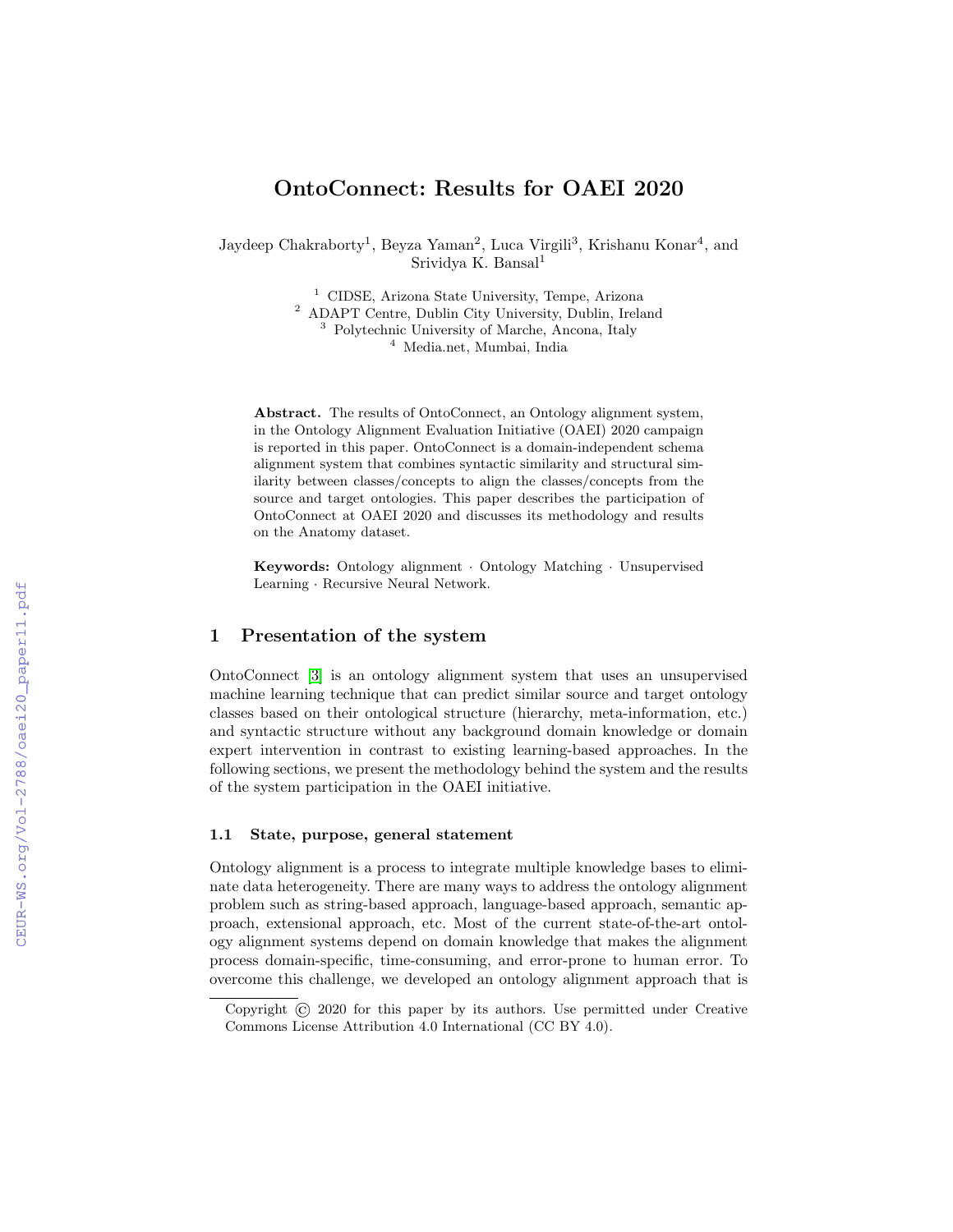2 J. Chakraborty et al.

independent of domain knowledge and does not need the domain expert intervention. In this paper, the OntoConnect ontology alignment system is presented which employs an unsupervised learning method using a recursive neural network to align classes between different ontologies.

#### 1.2 Specific techniques used

OntoConnect consists of two main tasks: the first task is unsupervised learning of the OntoConnect model with source ontology classes/concepts. The second task is the prediction of similar source classes/concepts for the corresponding target ontology class/concept using the trained OntoConnect model. Figure [1](#page-1-0) represents a workflow of the proposed OntoConnect ontology alignment system.



<span id="page-1-0"></span>Fig. 1. Overview of OntoConnect Ontology Alignment system

(i) Data Preparation: In this step, a Java API named OWL API [\[8\]](#page-6-0) and HermiT Reasoner [\[9\]](#page-6-1) are used to extract meta information of a class/concept, such as IRI, label, restriction, parent, child, equivalent, and disjoint classes of each class/concept of the source ontology  $(S)$  and the target ontology  $(T)$ .

(ii) Data Preprocessing: Several data preprocessing techniques are used on both source and target class/concept labels. Special characters and common stop-words in English are removed from the class/concept labels. Apart from stopword, we have used tokenization, lemmatization, conversion of roman letters to numeric, etc.

(iii) **Vector Generation:** In this step, a pre-trained embedding model called fastText [\[2\]](#page-6-2) developed by Facebook's AI Research (FAIR) lab is used on the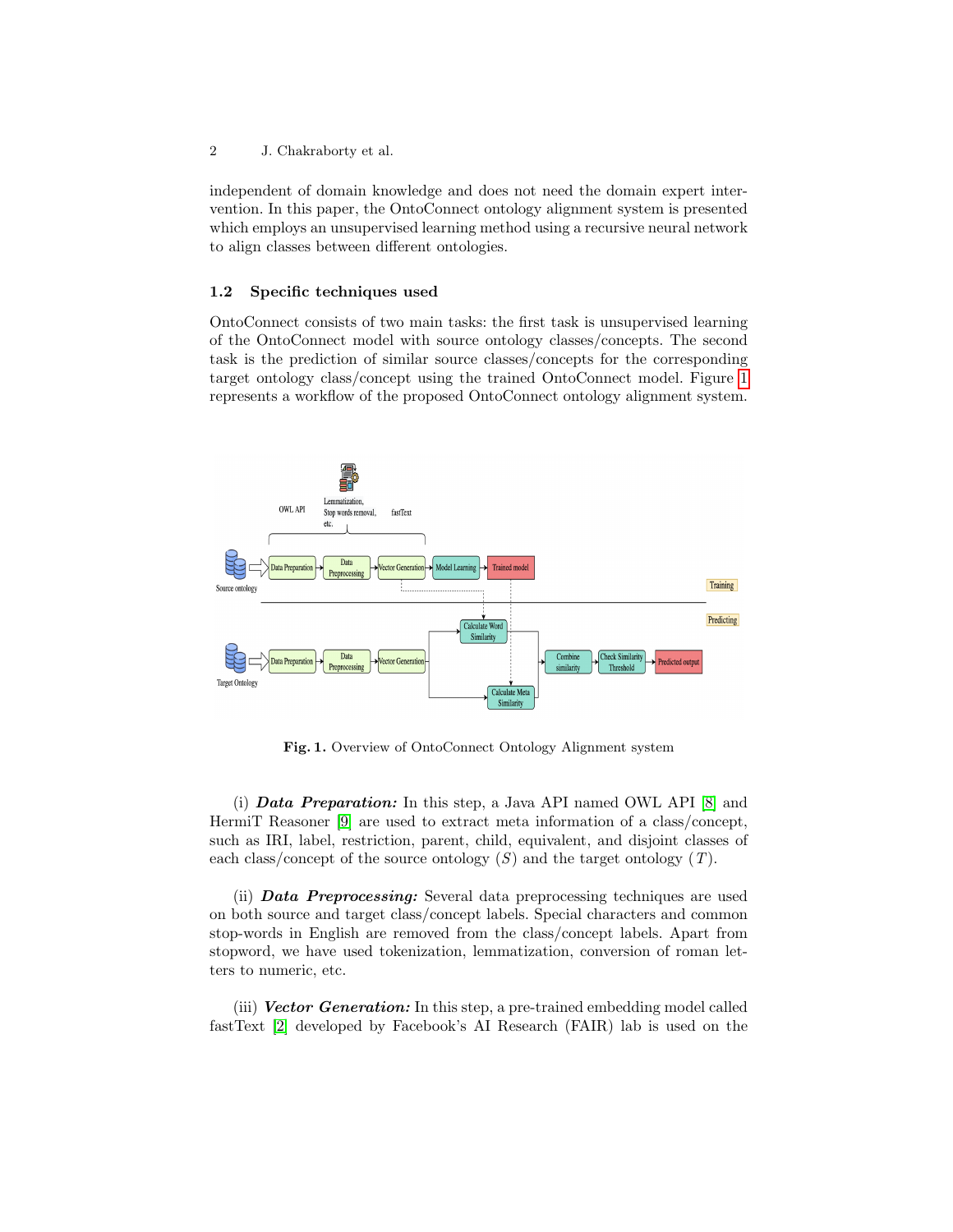source and the target ontology class/concept to generate vectors. It treats each word as composed of character n-grams. So the vector for a word is made of the sum of this character n-grams. It helps to get a meaningful vector even when the dictionary word is not present in the model. The default dimension of the generated vector is 300.

 $(iv)$  **Model Learning:** Next, the vector generated for each source ontology class/concept is fed to an unsupervised recursive neural network [\[4\]](#page-6-3). The recursive neural network is an extension of a recurrent neural network [\[5\]](#page-6-4). The input to the recursive neural network is the meta-information of a source ontology class and the output is the source ontology class itself. The intuition behind this learning process is that during prediction if any target class has meta information similar to a source ontology class meta information then the model will be able to predict the same/similar vector to the source ontology class. Figure [2](#page-3-0) shows the general architecture of the recursive neural network in OntoConnect. In the figure,  $pc_1...pc_m$  denote the parent classes of a class/concept. Similarly,  $cc_1...cc_n$ ,  $ec_1$ ,  $dc_1$ ,  $rc'_1...rc'_s...rc''_1...rc''_t$  are child classes, equivalent class, disjoint class, and restriction classes of a class/concept.  $X(pc_1)$  is the vector representation of  $pc_1$  obtained from pre-trained fastText model.  $c(pc_1)$  is the cell state and  $h(pc_1)$  is the hidden state of the long short term memory (LSTM) cell [\[7\]](#page-6-5) for parent meta information. At the output level, the model generates a vector with the same dimension as that of the input vector.

 $(v)$  **Model Prediction:** The word similarity is calculated by the cosine similarity between the source and target class/concept vectors. Next, the metainformation of the target ontology class is fed to the trained ontology alignment model which predicts a vector similar to one of the source classes. We use the cosine similarity to measure the meta similarity as well. A combined similarity i.e., the average of the word similarity and meta similarity, is used for the final prediction of similar class/concept.

#### 1.3 Adaptations made for the evaluation

OntoConnect consists of two components. The first one is the java component and the second one is the python component. Figure [3](#page-4-0) shows a high-level system architecture of OntoConnect. It follows a microservices architecture, consisting of different components that work together. The main motivation behind using microservices was to isolate different tasks and use some of the existing modules within our project. This allowed the use of different programming languages for different purposes based on their applicability. Each microservice was dockerized, making it modular, portable, as well as isolating the environments so as to run on any operating system.

We have tried to test the OntoConnect system on Semantic Evaluation At Large Scale (SEALS) [\[11\]](#page-6-6) platform, however, were not able to run the system as SEALS only provides a wrapper for java-specific tools only. Other frameworks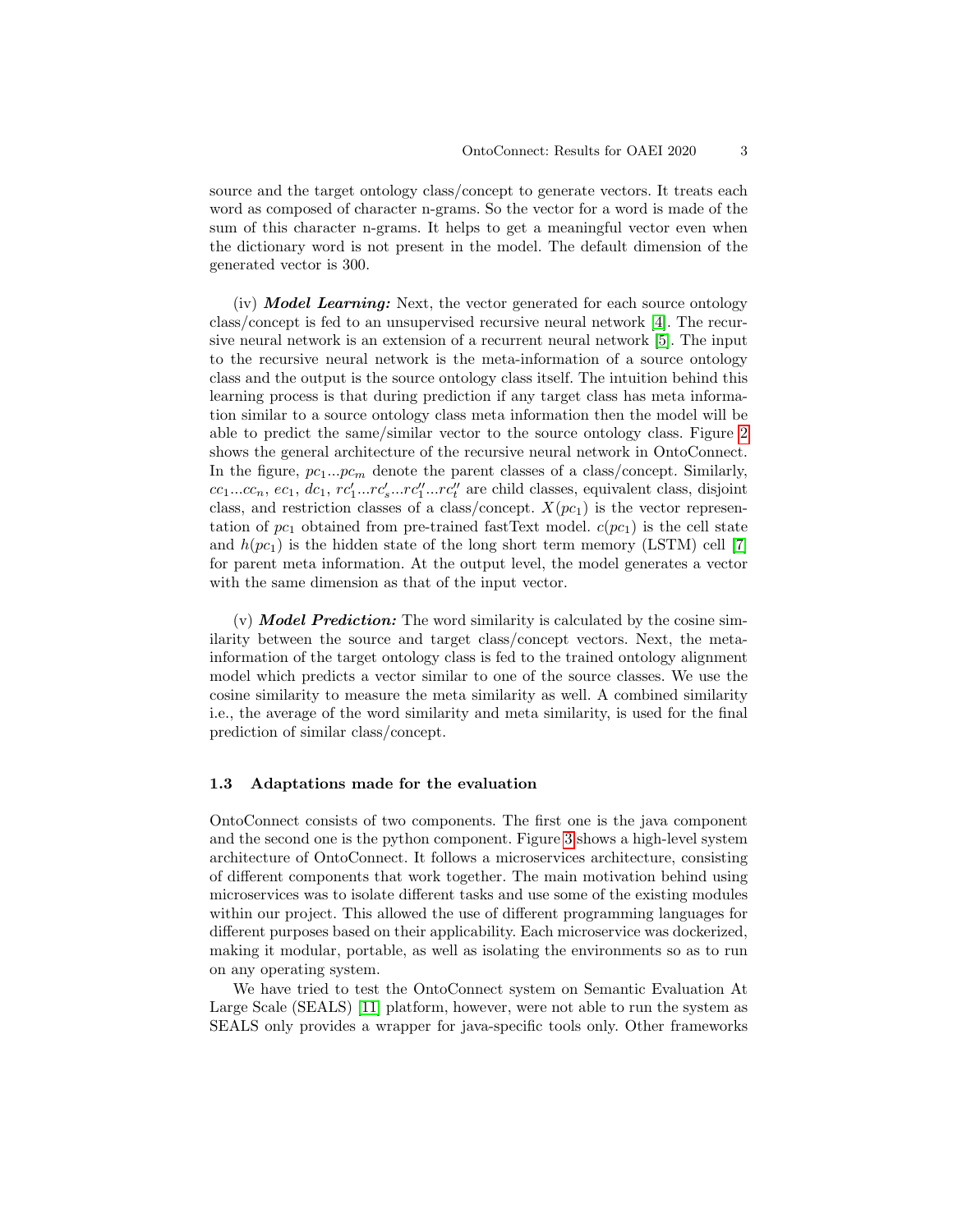

<span id="page-3-0"></span>Fig. 2. Recursive Neural Network (dynamic array tree-LSTM model) of Ontology Alignment System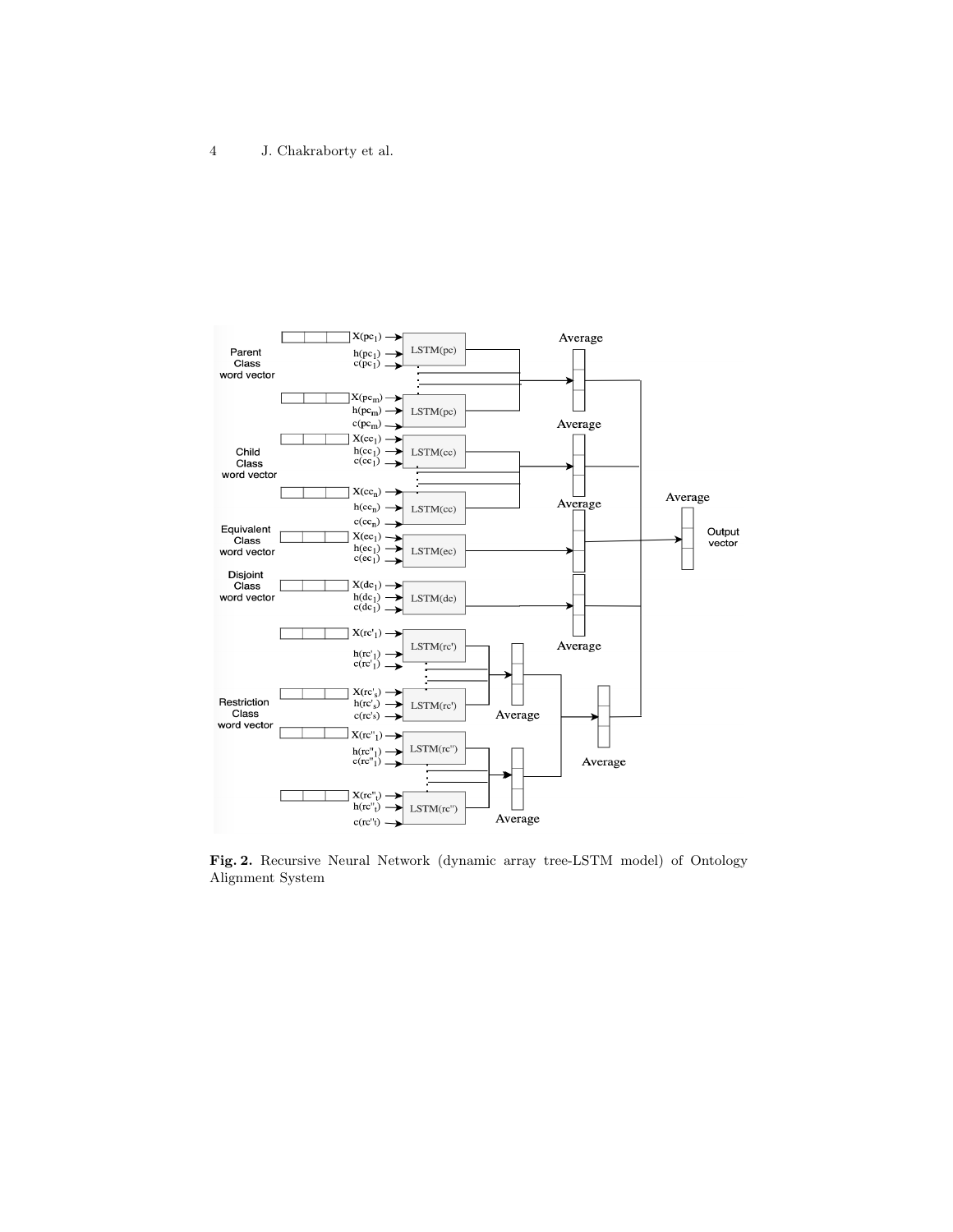such as MELT [\[6\]](#page-6-7) was also tried for the evaluation of the OntoConnect System, however, MELT provides an evaluation wrapper for either java-only tools or python-only tools. It does not support tools that have both java and python components in one. OntoConnect system uses both the java and python components. Hobbit platform [\[10\]](#page-6-8) permits dockerized tool which is independent of the type of the programming language of the tool. For this reason, the dockerized approach is used to build the OntoConnect System and we could successfully test and evaluate it on the Hobbit platform.



<span id="page-4-0"></span>Fig. 3. OntoConnect system architecture

#### 1.4 Link to the system and parameters file

The OntoConnect code is available on GitHub: [https://github.com/dbpedia/](https://github.com/dbpedia/linking) [linking](https://github.com/dbpedia/linking)

#### 1.5 Link to the set of provided alignments

The OntoConnect result is published on [http://oaei.ontologymatching.org/](http://oaei.ontologymatching.org/2020/results/anatomy/index.html) [2020/results/anatomy/index.html](http://oaei.ontologymatching.org/2020/results/anatomy/index.html) . The result is also available on GitHub: <https://github.com/dbpedia/linking/wiki/Result>

### 2 Results

We have tested OntoConnect on the Anatomy [\[1\]](#page-6-9) data set published by OAEI with different parameters such as input vector dimension and similarity threshold. Three different files are provided in the OAEI System: source ontology,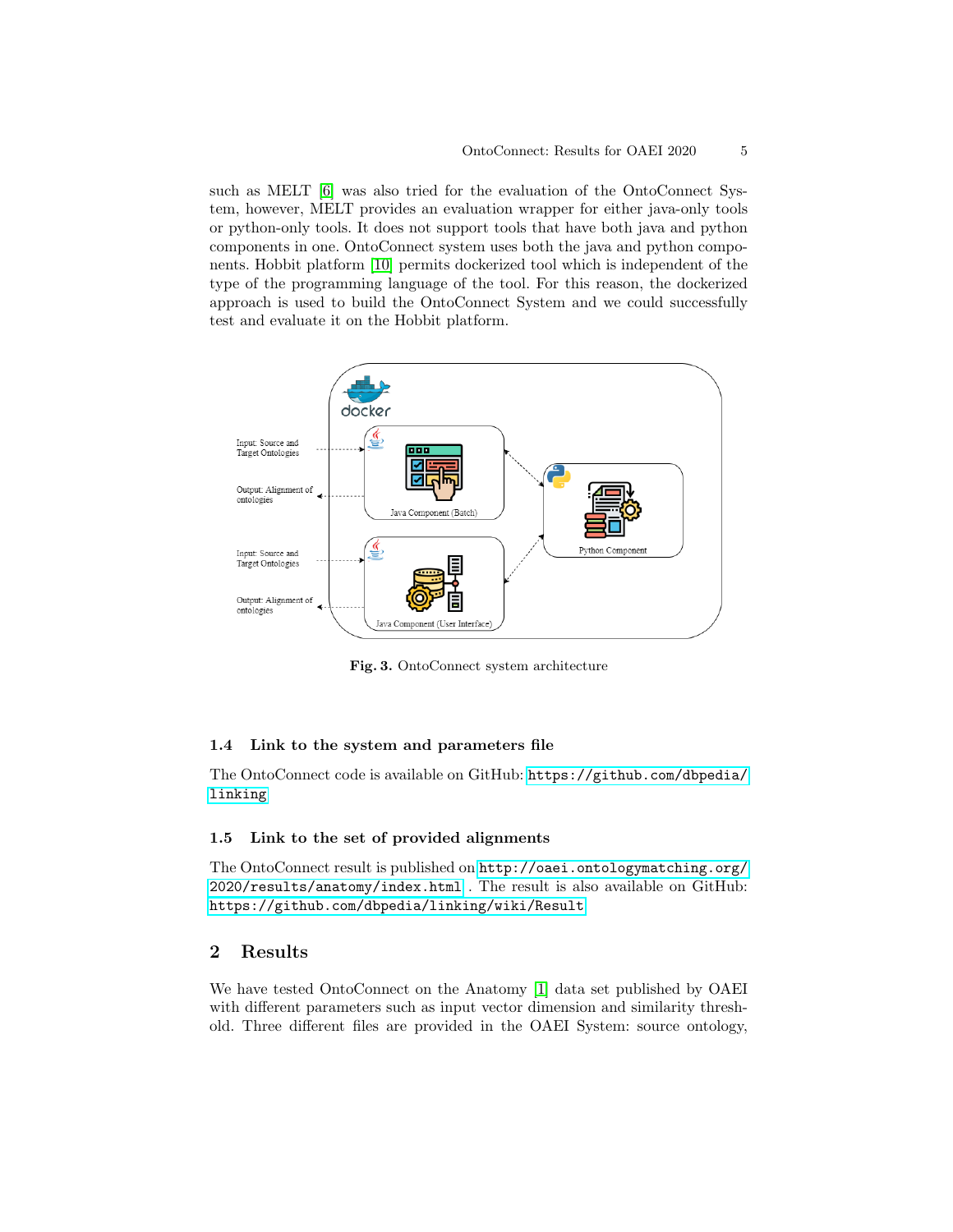6 J. Chakraborty et al.

target ontology, and result or alignment file. Standard evaluation metrics, i.e., precision, recall, and F-measure are used. The OntoConnect system yields satisfactory results with a precision of 99.6%, recall of 66.5%, and F-measure of 79.7% for a similarity threshold of 0.99 with the 100-dimension input vector. Table [1](#page-5-0) gives a summary of the result of OntoConnect on the Anatomy data set.

<span id="page-5-0"></span>Table 1. OntoConnect performance in the Anatomy track

| Matcher         |       |             | $\lvert$ Runtime $\lvert$ Precision $\lvert$ Recall $\lvert$ Recall $++\lvert$ F-Measure |
|-----------------|-------|-------------|------------------------------------------------------------------------------------------|
| OntoConnect 248 | 0.996 | 0.665 0.136 | 0.797                                                                                    |

# 3 General comments

The main goal of the OntoConnect is to address questions such as, (i) can ontology alignment be done independently of domain information? (ii) Can ontology alignment be achieved by using only the meta-information and structural information of ontologies? (iii) Can ontology alignment be achieved using unsupervised machine learning instead of the traditional rule-based approaches? The OntoConnect tool is able to address all the above questions and moreover, it performs well compared to some of the state-of-the-art systems in OAEI 2020. The main strength of the tool is that a domain-independent approach is performed by achieving the mentioned goals.

Besides the strengths of the tool, there is a number of potential improvements to be realized for OntoConnect. The main weakness of the OntoConnect tool is the complex architecture of the system, as it has two different components of different languages i.e. java and python. It was difficult to incorporate any OAEI evaluation wrapper because of the complex architecture of the tool. We have used Docker to execute the system on the HOBBIT platform but there is still room for improving the system architecture so that the tool can be easily executed. The second problem is the size of the project. We have used the pre-trained model fastText in the system and the default dimension of the fastText output vector is 300. The high dimension of the vector causes an increase in the size of the tool. In future work, we would like to explore different procedures such as autoencoder approach to reduce the dimension to minimize the size of the tool.

## 4 Conclusion

In this study, OntoConnect tool is presented with a generic and domain-independent approach to align multiple ontologies that eliminate cumbersome and error-prone manual work. A non-linear neural network is used for feature extraction from the source ontology and is independent of the domain knowledge. Participating in